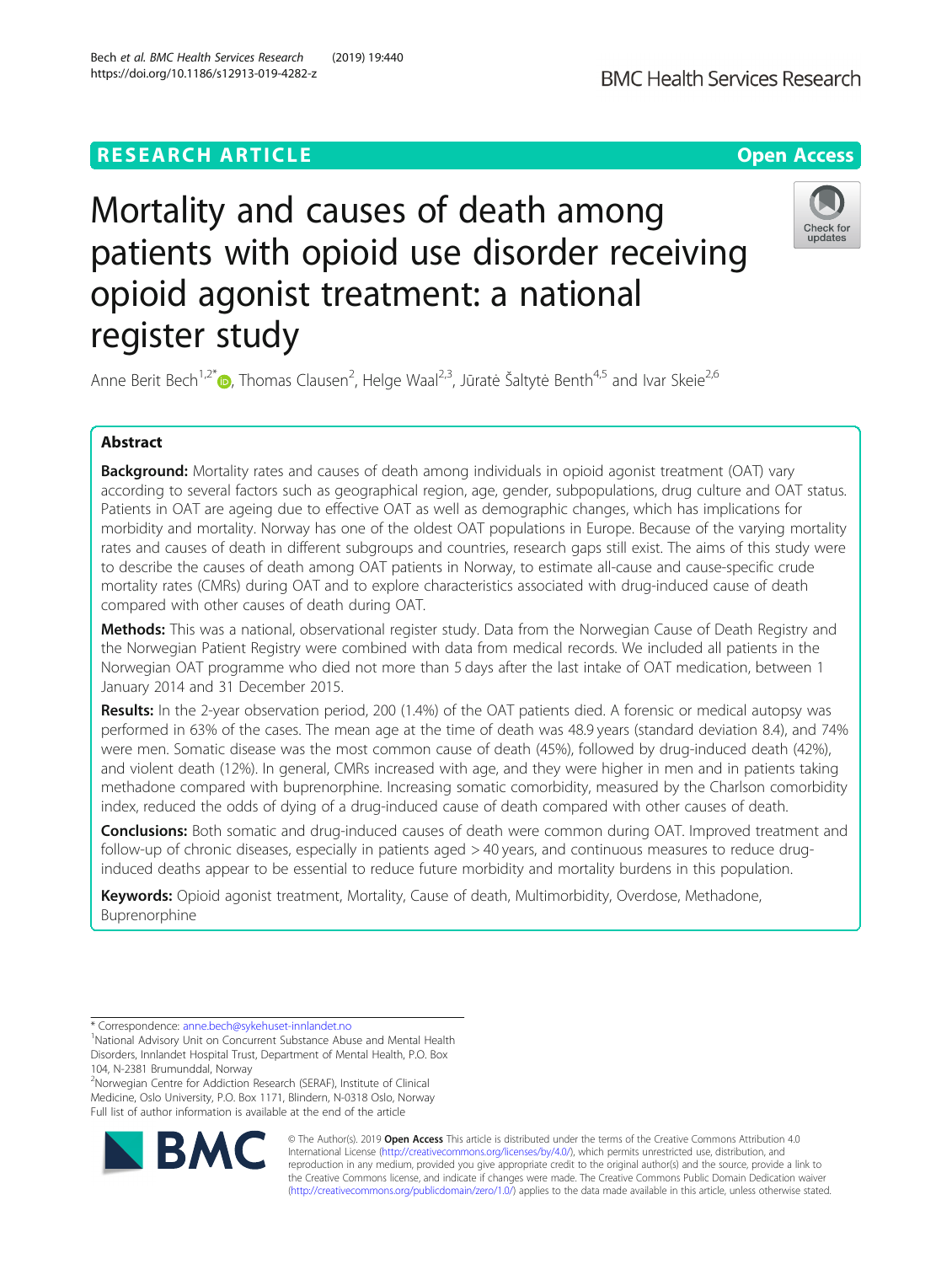## Background

Opioid use disorder (OUD) is associated with high rates of morbidity and mortality  $[1]$  $[1]$ . Individuals who use illicit opioids have up to 15 times the risk of premature mortality compared with the general population [\[2](#page-8-0)]. Opioid agonist treatment (OAT) with methadone, buprenorphine or buprenorphine-naloxone is the most common evidence-based treatment modality for individuals with OUD. It is well established that OAT substantially reduces mortality, especially overdose deaths [\[1](#page-8-0)–[4](#page-8-0)]. Criminal convictions and somatic morbidity related to substance use and drug injection (e.g., local and systemic bacterial infections) are also reduced during OAT, and quality of life is improved  $[1, 5-7]$  $[1, 5-7]$  $[1, 5-7]$  $[1, 5-7]$  $[1, 5-7]$  $[1, 5-7]$  $[1, 5-7]$ .

Mortality rates and causes of death among individuals in OAT vary according to factors such as geographical region, age, gender, subpopulations, cohort characteristics, drug culture (i.e., injection), retention in treatment and OAT status [[2,](#page-8-0) [4](#page-8-0)]. A systematic review and metaanalysis published in 2018 found a pooled all-cause crude mortality rate (CMR) of 0.93 per 100 person-years (PY) (95% confidence interval [CI]: 0.79–1.04) during OAT compared with 4.89/100 PY (CI 3.54–6.23) for untreated periods and 1.69/100 PY (CI 1.47–1.91) after cessation of OAT [\[4](#page-8-0)]. In general, CMRs increase with age, especially for somatic causes of death  $[8]$  $[8]$ , and men have higher CMRs compared with women [[2,](#page-8-0) [4\]](#page-8-0). CMRs also appear to be higher for individuals taking methadone compared with those taking buprenorphine during induction and treatment, and after cessation of OAT [[2](#page-8-0)– [4\]](#page-8-0). However, retention in treatment is better with methadone [[9\]](#page-8-0), and retention in OAT for more than 1 year is associated with a lower mortality rate  $[4]$  $[4]$  $[4]$ .

OAT patients in Europe are ageing due to effective OAT as well as demographic changes as the post-war baby boom generation ages [[10\]](#page-8-0). This ageing trend can also be seen in Australia and in the USA [\[10,](#page-8-0) [11](#page-8-0)], and has implications for morbidity and mortality. Norway has one of the oldest OAT populations in Europe [\[12](#page-8-0)], with a mean age of 44.9 years in 2017 [[13](#page-8-0)]. As OAT patients are getting older, somatic causes of death will likely increase [[14](#page-8-0)], although high drug-induced mortality, irrespective of gender, has been found among ageing methadone patients in recent studies from Scotland and England, including high methadone-specific mortality rates in patients aged  $> 45$  years [[15](#page-8-0), [16](#page-8-0)].

Research gaps still exist because of varying mortality rates and causes of death in different subgroups and countries. In Norway, mortality data on individuals receiving OAT are more than 10 years old [[8,](#page-8-0) [17](#page-8-0)], and no recent studies have linked data to the mortality register [[14\]](#page-8-0), which is essential to obtain reliable data about the causes of death. To improve treatment and prevent premature mortality, more research is warranted to better

understand mortality rates and the distribution of causes of death in an ageing OAT population. The aims of this study were to describe the causes of death among OAT patients in Norway, to estimate all-cause and causespecific CMRs during OAT in patients stratified by age, OAT medication and gender, and to explore characteristics associated with drug-induced cause of death compared with other causes of death during OAT.

## **Methods**

## Study design and setting

This study was a national, observational study combining register and hospital record data. In Norway, OAT is delivered within a national OAT programme and encompasses both abstinence-oriented treatment and harm-reduction goals. Addiction units in the specialist health care system assess the need for OAT and initiate treatment, and the treatment involves collaboration between addiction units, general practitioners (GPs) and health and social services in the municipalities [[18](#page-8-0), [19](#page-8-0)]. At the end of 2017, 7622 patients were enrolled in OAT, 38% of whom used methadone and 59% used buprenorphine or buprenorphine-naloxone [\[13\]](#page-8-0).

We included all patients in the national OAT programme who died between 1 January 2014 and 31 December 2015. According to the national guidelines, patients who have missed doses for more than 5 consecutive days must be restarted on OAT medication because of potential loss of opioid tolerance. Thus, patients were included if they had died during ongoing treatment or not more than 5 days after the last reported intake of OAT medication. Clinicians in addiction units initially reported 255 deceased OAT patients. Fifty-five patients were excluded: 44 patients who died more than 5 days after the last reported intake of OAT medication, eight patients whom the hospitals were unable to identify further and three patients whose OAT status was unknown at the time of death. A total of 200 patients met the inclusion criteria.

## Measurements

Data from the Norwegian Cause of Death Registry and the Norwegian Patient Registry (NPR) were combined with hospital record data. Clinicians completed a questionnaire about the patient's age, gender, health region, OAT medication at the time of death, duration of OAT treatment and information about prescription drugs used before death. At least one prescription of benzodiazepines (BZD) or z-hypnotics during the year before death registered either in the questionnaire or in the medical record was dichotomized into one variable called "BZD/z-hypnotic medication". At least one prescription of antidepressants and/or antipsychotic drugs was dichotomized into one variable called "Psychotropic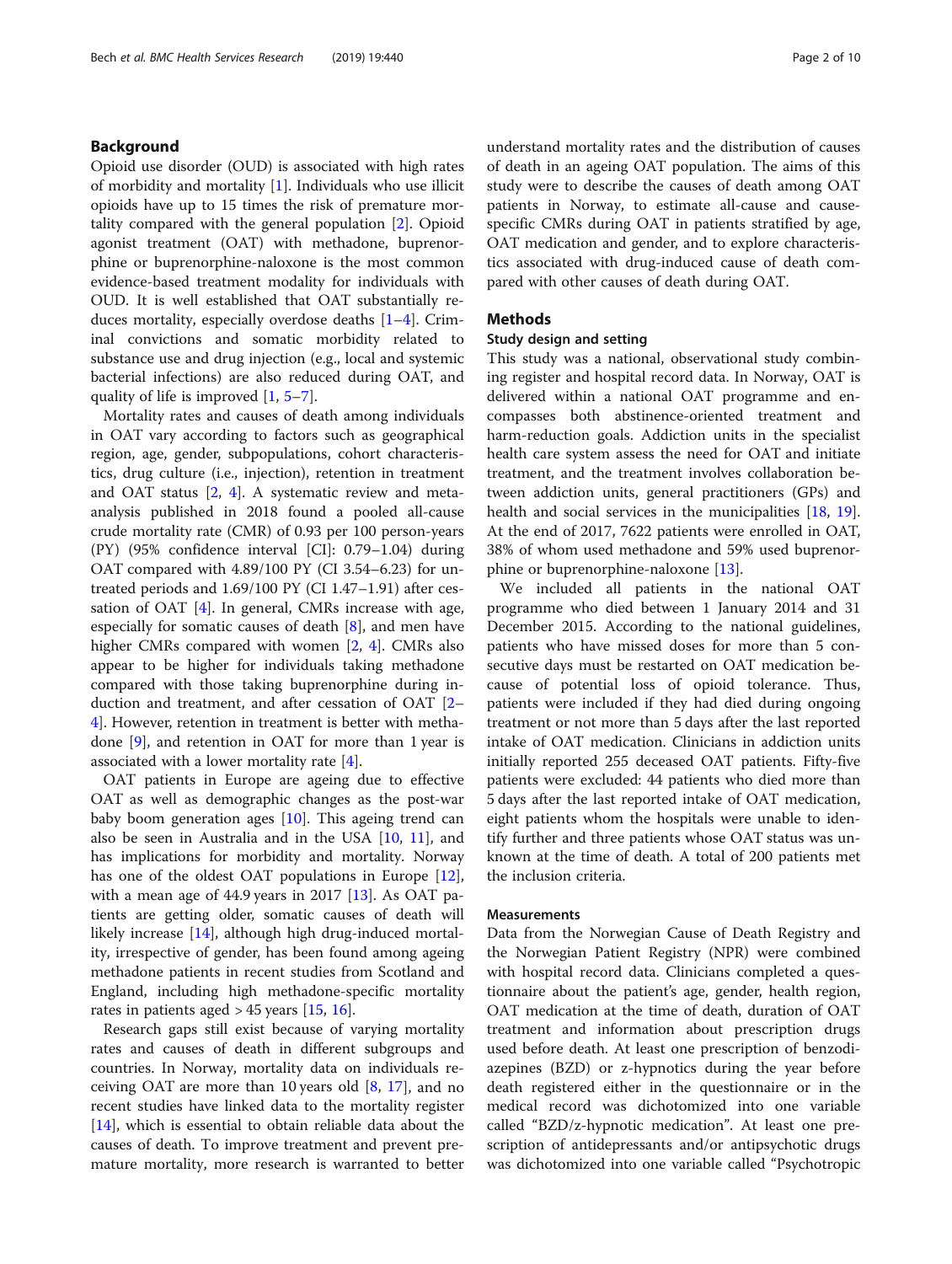medication". From the hospital records, we also collected the OAT status report for the year of death and 3 years before death, if available. The OAT status report is an annual individual report on all OAT patients and is based on the clinician's knowledge of the patient's situation; this report is preferably completed in collaboration with the patient. The variables "Disability/ retirement pension", "Own home" and "OAT prescribed by GPs" were collected from the OAT status reports.

Data on the cause of death, place of death, main intoxicant in drug-induced deaths and whether the deceased had an autopsy or not were obtained from the Norwegian Cause of Death Registry [\[20](#page-8-0)]. The underlying cause of death is defined as "the illness or injury which initiated the train of morbid events leading directly to death or the circumstances of the accident or violence which produced the fatal injury"  $[21]$  $[21]$  $[21]$ . The underlying cause of death was categorized into one of three main groups: death due to somatic disease, drug-induced death and violent death. The definition of drug-induced death is based on the International Classification of Diseases, 10th edition (ICD-10) and includes unintentional overdose or overdose by unknown intent, intentional overdose and substance use disorder [\[21](#page-8-0), [22](#page-8-0)]. Violent deaths include deaths due to accident, suicide (except intentional overdose) and homicide.

The NPR contains information about all patients referred to or having received treatment in the specialist health care service in Norway [[23\]](#page-9-0). From the NPR, we collected information on admissions to psychiatric hospitals and the diagnoses based on the ICD-10 in the 5 years before death. For each patient, we derived a Charlson comorbidity index score, which is a widely used measure of disease burden based on age and ICD-10 diagnoses for 17 somatic conditions [\[21](#page-8-0), [24](#page-9-0), [25](#page-9-0)]. The variable "Previous non-fatal overdose(s)" refers to either non-fatal overdoses registered in the OAT status report or hospital admission due to non-fatal intoxication (ICD-10 codes T4n, T50.9 and T56.9) registered in the NPR in the 5 years before death.

Data were collected in 2017 and 2018; however, to minimize recall bias, the questionnaire used in the study was filled out by the clinicians shortly after the patients had died in 2014 and 2015. In six cases, the cause of death was not registered or was unknown in the Cause of Death Registry but was found in the medical records. Thus, the cause of death could not be established in only two of 200 patients.

## Statistical analysis

The characteristics of all patients and stratified by causes of death were described by frequencies and percentages if categorical, and means and standard deviations (SD) or medians and minimum and maximum values if continuous. Group comparisons were made using Student's t test or Mann–Whitney U test for continuous data and  $\chi^2$  or Fisher's exact test for categorical data. To obtain more balanced CMRs, data for the years 2014 and 2015 were combined due to the small number of expected deaths. The CMRs were calculated by dividing the total number of deaths in OAT by the total number of patients in OAT mid-year 2014 and 2015 (i.e., PY), for all patients as well as stratified by age, OAT medication and gender. CMRs are reported per 100 PY, with 95% Poisson CIs [\[26\]](#page-9-0). Bivariate and multiple multilevel regression models were estimated to assess the association between drug-induced cause of death and patient characteristics included as fixed effects into the models. Random intercepts for region were included to correctly adjust the estimates for within-region correlations. The results are presented as odd ratios (ORs) and 95% CIs, with other causes of death used as reference category. The regression models were estimated on cases with no missing values of covariates. The results with  $p < 0.05$ were considered statistically significant, and all tests were two-sided. The analyses were performed using IBM SPSS Statistics for Windows version 25 (IBM Corp.), Stata Statistical Software version 15 (StataCorp LLC) and SAS version 9.4.

## Ethical considerations

The study was approved by the Regional Committee for Medical and Health Research Ethics South-East (Case number 2016/1204), the Cause of Death Registry, the NPR and the participating hospital trusts, including data protection officials.

## Results

## Patient characteristics

Table [1](#page-3-0) gives an overview of the patient characteristics. The mean age at the time of death was 48.9 years (SD 8.4, ranging from 23 to 71 years), and 74% ( $n = 147$ ) were men. Methadone was used by 55% of patients, at a median dose of 90 mg (ranging from 15 to 200 mg), and buprenorphine was used by 41% at a median dose of 16 mg (ranging from 1 to 52 mg). GPs prescribed OAT medication for 68% ( $n = 156$ ) of the patients. The median total duration of OAT was 8 years (ranging from 1 month to 17 years). Four patients had been in OAT for < 3 months at the time of death.

Comorbid conditions were common, as reflected by a median Charlson comorbidity index score of 2. Only 18% of the patients had a Charlson comorbidity index of zero, which corresponds to no registered somatic medical condition in the NPR and aged < 50 years at the time of death. The most frequent chronic diseases registered in the NPR in the 5 years before death were liver diseases (62%, chiefly hepatitis C),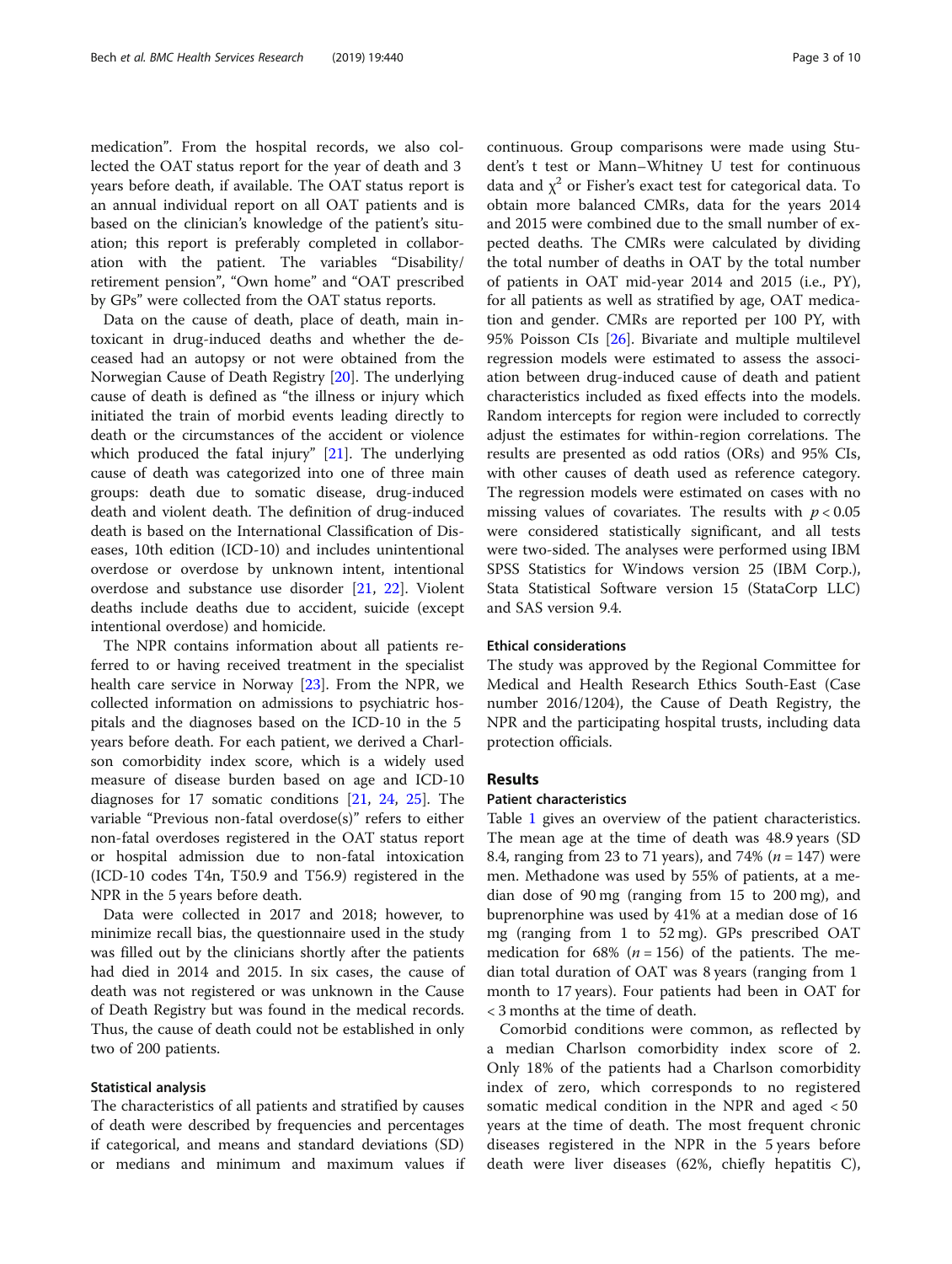| Variables                                   | N   | Total, N (%) | Drug-induced deaths | All other causes of death |
|---------------------------------------------|-----|--------------|---------------------|---------------------------|
|                                             |     |              | $N = 84$ , n $(\%)$ | $N = 116$ , n $(\%)$      |
| Demographics                                |     |              |                     |                           |
| Male gender                                 | 200 | 147(74)      | 59 (70)             | 88 (76)                   |
| Age, mean (SD)                              | 200 | 48.9 (8.4)   | 46.9 (8.5)          | 50.3(8.2)                 |
| Region East,                                | 200 | 89 (45)      | 30 (36)             | 59 (51)                   |
| incl. Capital Oslo                          |     |              |                     |                           |
| Region South                                | 200 | 39 (20)      | 16 (19)             | 23(41)                    |
| Region West                                 | 200 | 44 (22)      | 26 (31)             | 18(16)                    |
| Region Mid-Norway                           | 200 | 14(7)        | 7(8)                | 7(6)                      |
| Region North                                | 200 | 14(7)        | 5(6)                | 9(8)                      |
| Disability/retirement pension <sup>a</sup>  | 154 | 117(76)      | 45 (70)             | 72 (80)                   |
| Own home <sup>b</sup>                       | 162 | 125(77)      | 54 (78)             | 71 (76)                   |
| OAT medication                              |     |              |                     |                           |
| Methadone                                   | 199 | 109 (55)     | 46 (55)             | 63 (54)                   |
| Buprenorphine                               | 199 | 82 (41)      | 35 (42)             | 47 (41)                   |
| Other                                       | 199 | 8(4)         | 2(2)                | 6(5)                      |
| OAT prescribed by GPs                       | 156 | 106 (68)     | 42 (60)             | 64 (74)                   |
| Dose methadone (met) or buprenorphine (bup) |     |              |                     |                           |
| $< 60$ mg met or $< 8$ mg bup               | 187 | 21(11)       | 10(12)              | 11(10)                    |
| 60-120 mg met or 8-24 mg bup                | 187 | 141 (75)     | 62 (77)             | 79 (75)                   |
| $>$ 120 mg met or $>$ 24 mg bup             | 187 | 25(13)       | 9(11)               | 16(15)                    |
| Total duration of OAT                       |     |              |                     |                           |
| $<$ 4 years                                 | 188 | 36 (19)      | 14 (18)             | 22(20)                    |
| 4-8 years                                   | 188 | 56 (30)      | 30 (38)             | 26 (24)                   |
| 8-12 years                                  | 188 | 49 (26)      | 18(23)              | 31 (29)                   |
| 12-17 years                                 | 188 | 47 (25)      | 18 (23)             | 29 (27)                   |
| Comorbidities                               |     |              |                     |                           |
| Charlson index score,                       | 200 | $2.0(0-12)$  | $1.0(0-9)$          | $3.0(0-12)$               |
| median (min-max)                            |     |              |                     |                           |
| Psychiatric admissions <sup>c</sup>         | 200 | 56 (28)      | 26(31)              | 30(26)                    |
| BZD/Z-hypnotics <sup>d</sup>                | 177 | 76 (43)      | 28 (38)             | 48 (46)                   |
| Psychotropic medication <sup>e</sup>        | 156 | 44 (28)      | 12 (20)             | 32 (33)                   |
| Previous non-fatal overdosef                | 200 | 59 (30)      | 30 (36)             | 29 (25)                   |

<span id="page-3-0"></span>Table 1 Characteristics of 200 patients who died during opioid agonist treatment, stratified by the cause of death

<sup>a</sup>Only four patients had a retirement pension at the time of death (>67 years). Among those who did not have a disability or retirement pension, two had paid work and the rest had work assessment allowance or social welfare

b<sub>own home, rented or owned. Among those who did not have an own home, two were homeless; the rest lived in shelters, institutions, with friends/family or</sub> were in prison

Psychiatric admissions registered in the NPR in the last 5 years before death

<sup>d</sup>BZD/Z-hypnotics prescribed at least once in the year before death

<sup>e</sup>Antidepressants/antipsychotic medication prescribed at least once in the year before death

f Non-fatal overdoses registered in the NPR or in OAT status reports in the last 5 years before death

cardio-vascular diseases (19%) and chronic obstructive pulmonary disease (COPD) (19%). Co-prescription was common, and 43% of the deceased had at least one prescription of BZD/z-hypnotics in the year before death, and 28% were prescribed other psychotropic medication. Thirty per cent of the patients had

experienced previous non-fatal overdose(s) in the last 5 years before death.

Compared with patients taking buprenorphine, patients taking methadone were significantly more likely to live in Health Region East than the other four health regions (75% vs. 61%/31%/29%/46%; all  $p < 0.01$ ) and they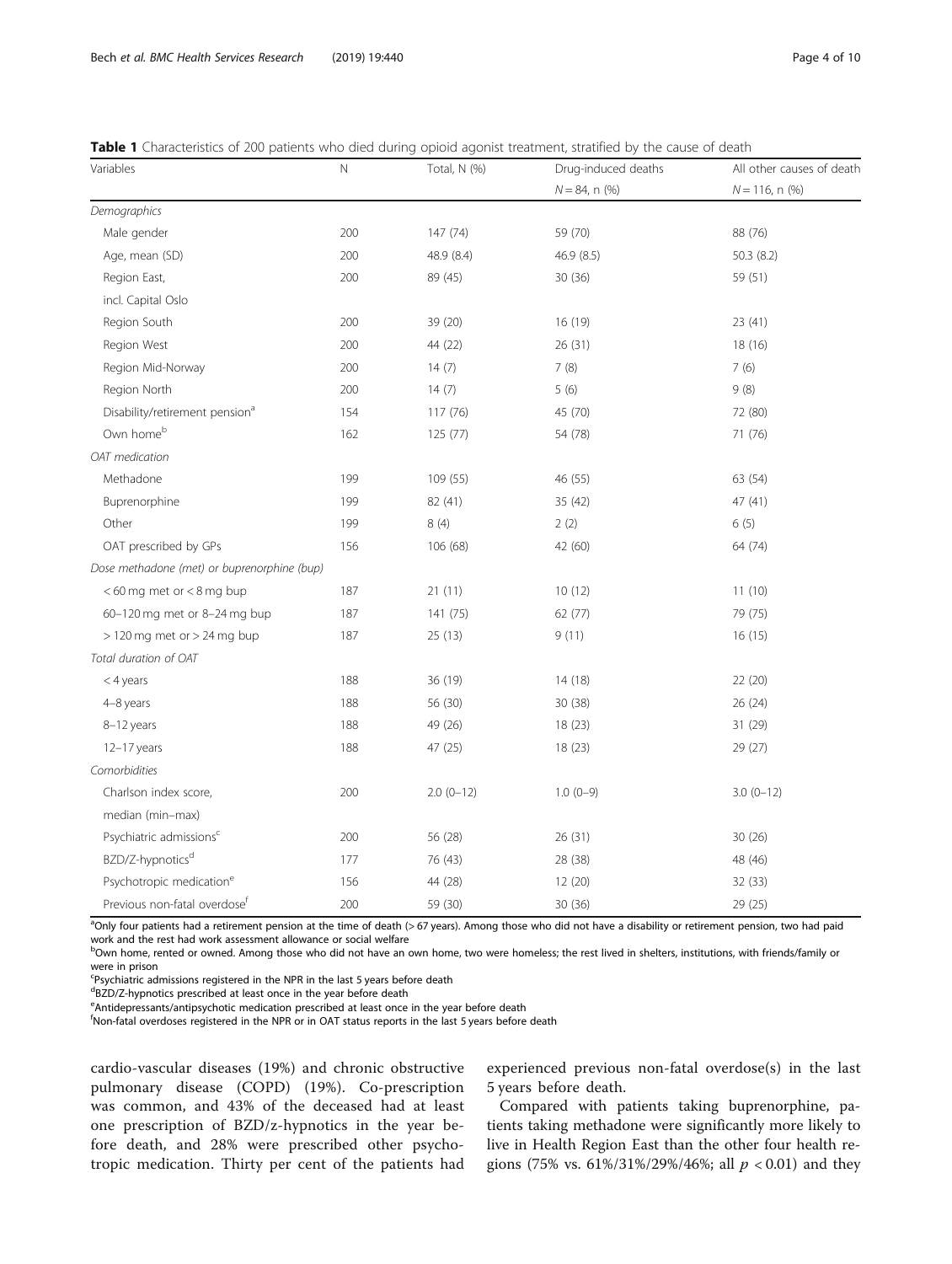had been significantly longer in OAT (median 10.1 vs. 6.8 years;  $p \leq 0.001$ ), but were not significantly older (mean 49.3 vs. 48.1 years;  $p = 0.331$ ) (data not shown in Table [1](#page-3-0)).

## Causes of death

Table 2 provides an overview of the causes of death for all patients as well as stratified by gender; 90 deaths (45%) were caused by somatic disease, 84 (42%) were drug induced, and 23 (12%) were violent deaths.

Cancer and cardio-vascular and pulmonary diseases were the most frequent somatic causes of death. Twenty-six patients died of cancer, and lung cancer alone accounted for one-third of cancer fatalities. COPD, emphysema and pneumonia were the most frequent causes of death for those who died of pulmonary diseases. Cardio-vascular causes of death were more diverse, involving pulmonary embolism, haemorrhagic stroke, endocarditis, chronic ischaemia or myocardial infarction. Among the 14 patients who died of a liver disease, one died of liver cancer. The group "Other somatic cause of death" included four cases of kidney failure, three of diabetes, two of gastrointestinal bleeding, two of bacterial infections/sepsis and one case of epilepsy. Seven patients had a confirmed secondary amyloidosis

(amyloid A [AA] amyloidosis) diagnosis with end-stage kidney disease and needed regular haemodialysis, but only two of them had kidney failure as the underlying cause of death. Bacterial infections contributed substantially to mortality: 30 patients (15%) had bacterial infections either as a contributing cause or as an underlying cause of death in the Cause of Death Registry. The most common infections were pneumonia, endocarditis or fatal sepsis. Nine patients (5%) had human immunodeficiency virus (HIV), but no patients died of acquired im-

Several patients had more than one potential fatal somatic disease documented in medical records or in the Cause of Death Registry. Two fatalities exemplified the complex of multiple comorbidities: one involved chronic hepatitis B and C, AA amyloidosis with endstage kidney failure, COPD and death due to overdose; the other involved chronic hepatitis B and C, HIV, COPD, acute liver and kidney failure and death due to respiratory failure.

mune deficiency syndrome (AIDS).

Among the 84 drug-induced deaths, 71 patients had undergone an autopsy. In the Cause of Death Registry, methadone was reported as the main intoxicant in 31 deaths and heroin in 17. Other opioids, including buprenorphine, were the reported main intoxicant in an

|                                           | Total                | Men                  | Women               |  |
|-------------------------------------------|----------------------|----------------------|---------------------|--|
|                                           | $N = 200$ , n $(\%)$ | $N = 147$ , n $(\%)$ | $N = 53$ , n $(\%)$ |  |
| Somatic cause of death                    | 90 (45)              | 69 (47)              | 21(40)              |  |
| Cancer, excl. Liver cancer                | 26 (29)              | 19 (28)              | 7(33)               |  |
| Cardio-vascular disease                   | 20(22)               | 15(22)               | 5(24)               |  |
| Pulmonary disease                         | 18(20)               | 14(20)               | 4(19)               |  |
| Liver disease, incl. Liver cancer         | 14(16)               | 12(17)               | 2(10)               |  |
| Other somatic cause of death              | 12(13)               | 9(13)                | 3(14)               |  |
| Drug-induced cause of death <sup>a</sup>  | 84 (42)              | 59 (40)              | 25(47)              |  |
| Methadone                                 | 31(37)               | 21(36)               | 10(40)              |  |
| Heroin                                    | 17(20)               | 14(24)               | 3(12)               |  |
| Other opioids (T402, T404, T406)          | 15(18)               | 10(17)               | 5(20)               |  |
| Substance use disorder (F11, F19)         | 17(20)               | 11(19)               | 6(24)               |  |
| Non-opioid overdose                       | 4(5)                 | 3(5)                 | 1(4)                |  |
| Violent cause of death                    | 23(12)               | 16(11)               | 7(13)               |  |
| Suicide                                   | 12 (52)              | 7(44)                | 5(71)               |  |
| Accident                                  | 8(35)                | 6(38)                | 2(29)               |  |
| Homicide                                  | 3(13)                | 3(19)                | $\mathbf 0$         |  |
| Other/unknown cause of death <sup>b</sup> | 3(2)                 | 3(2)                 | 0                   |  |

**Table 2** Causes of death among 200 patients in opioid agonist treatment in Norway, stratified by gender

Data are expressed as n (%). The distributions of somatic cause of death, drug-induced, violent and unknown cause of death did not differ between men and women ( $p = 0.610^a$ ) women ( $p = 0.610^a$ )<br><sup>a</sup>Eive suicides by in

<sup>a</sup>Five suicides by intentional overdose are included in the group "Drug-induced death". Only four patients < 31 years died during OAT; all four died of overdose<br><sup>b</sup>Ope patient with pop-organic psychosis (E29) as the cause  $b$ One patient with non-organic psychosis (F29) as the cause of death was included in the group "Other/unknown cause of death"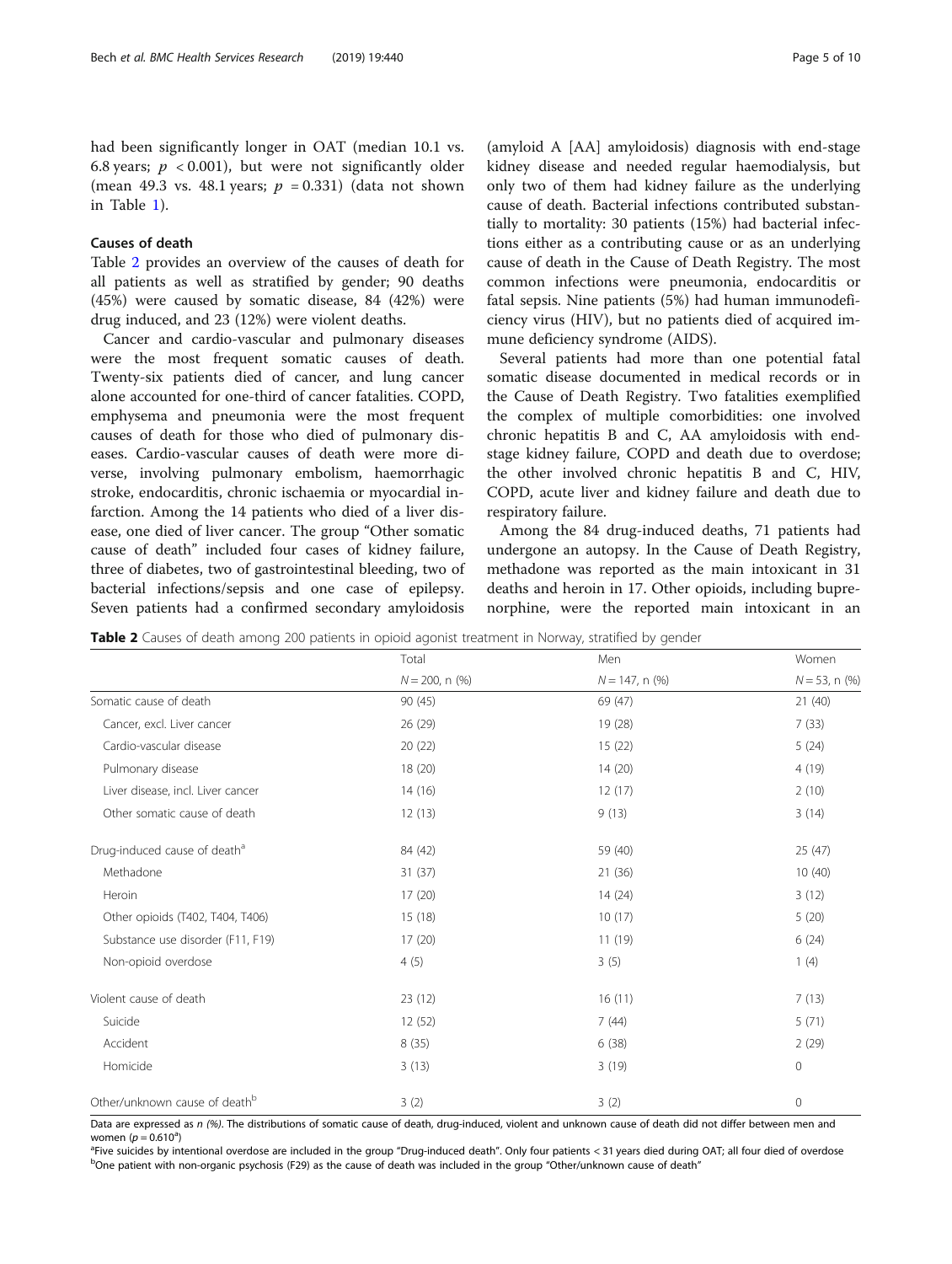additional 15 deaths. No drug-induced deaths occurred in the first month after initiation of methadone or buprenorphine. Ten of the 17 patients with substance use disorder as an underlying cause of death had severe medical comorbidities as a contributing cause of death in the Cause of Death Registry.

Half of the violent deaths were suicides, and threequarters of the suicides were intentional self-harm by hanging. Both men and women died in suicides and accidents (falling, hypothermia, fire and traffic accidents), but all three homicide victims were men.

Forensic or medical autopsies were performed for 125 (63%) of the deaths. The autopsy rate was high for all unnatural deaths: 66% for suicides, 85% for druginduced deaths, 88% for accidents and 100% for homicides. The most common place of death was the home address (43%), where almost two-thirds of the deaths were drug-induced; 37% died in a hospital or other health institution, three-quarters of whom died of an already known somatic disease. We found no statistically significant differences between men and women in the causes of death, autopsy rates or place of death.

#### **CMRs**

Table 3 shows that the mean number of patients in OAT was 7220 in 2014 and 7439 in 2015, giving a total observation period of 14,659 PY. The 2-year all-cause CMR during OAT was 1.4/100 PY (equivalent to 1.4%). In general, CMRs increased with age. The mortality rate for somatic causes of death was twice as high in patients aged > 50 years than in those aged 41–50 (mortality rate ratio [MRR] 2.1, CI 1.3–3.4). The rates for drug-induced deaths also increased with age, although not as steeply as those for somatic causes of death, whereas the rates for violent deaths were the same across all age groups. Men had a slightly higher mortality rate than women (MRR 1.2, CI 0.5–0.9). The mortality rate was twice as high among patients taking methadone than among those taking buprenorphine (MRR 2.0, CI 1.5–2.7).

## Characteristics associated with drug-induced cause of death during OAT

Table [4](#page-6-0) shows the results from a multilevel logistic regression analysis assessing characteristics associated with drug-induced cause of death compared with all other causes of death during OAT. In bivariate analyses, both increasing age ( $p < 0.05$ ) and increasing Charlson comorbidity index score  $(p < 0.001)$  were associated with lower odds of dying of a drug-induced cause of death. In the multiple model, only the Charlson comorbidity index remained significant ( $p < 0.001$ ). The variables of male gender, taking methadone (compared with taking buprenorphine), previous non-fatal overdoses, psychiatric admissions and duration of OAT were not associated with dying of a drug-induced cause of death during OAT, neither in the bivariate nor in the multiple analyses.

## **Discussion**

In this study on mortality in the total Norwegian OAT population, both somatic and drug-induced causes of death were frequent during OAT. In the 2-year observation period, 1.4% of the patients died. In general, CMRs increased with age, and this pattern was more pronounced for somatic causes than other causes of death.

**Table 3** CMRs/100 PY (95% CI) during OAT, stratified by age, OAT medication and gender

|                 | PY in OAT (%) | Deaths,<br>n(%) | CMR/100 PY (95% CI) | Drug-induced cause of death | Somatic cause of death | Violent cause<br>of death |
|-----------------|---------------|-----------------|---------------------|-----------------------------|------------------------|---------------------------|
| 2014            | 7220          | 95 (48)         | $1.3(1.1-1.6)$      | <b>NA</b>                   | <b>NA</b>              | <b>NA</b>                 |
| 2015            | 7439          | 105 (52)        | $1.4(1.2-1.7)$      | <b>NA</b>                   | <b>NA</b>              | <b>NA</b>                 |
| Total           | 14,659        | 200             | $1.4(1.2-1.6)$      | $0.6(0.5-0.7)$              | $0.6(0.5-0.8)$         | $0.2$ (0.1-0.2)           |
| Age             |               |                 |                     |                             |                        |                           |
| $<$ 41 years    | 5570 (38)     | 33 (17)         | $0.6(0.4-0.8)$      | $0.3(0.2-0.5)$              | $0.1(0.1-0.2)$         | $0.2$ (0.1-0.3)           |
| $41 - 50$ years | 5424 (37)     | 81(41)          | $1.5(1.2-1.9)$      | $0.7(0.5-0.9)$              | $0.7(0.5-0.9)$         | $0.2$ (0.1-0.3)           |
| $> 50$ years    | 3665 (25)     | 86 (43)         | $2.4(1.9-2.9)$      | $0.8(0.6-1.2)$              | $1.4(1.0-1.8)$         | $0.1(0.0-0.3)$            |
| OAT medication  |               |                 |                     |                             |                        |                           |
| Methadone       | 5707 (39)     | 109 (55)        | $1.9(1.6-2.3)$      | $0.8(0.6-1.1)$              | $0.9(0.7-1.2)$         | $0.2$ (0.1-0.4)           |
| Buprenorphine   | 8487 (58)     | 82 (41)         | $1.0(0.8-1.2)$      | $0.4(0.3-0.6)$              | $0.4(0.3-0.6)$         | $0.1(0.1-0.2)$            |
| Gender          |               |                 |                     |                             |                        |                           |
| Male            | 10,261 (70)   | 147 (73)        | $1.4(1.2-1.7)$      | $0.6(0.4-0.7)$              | $0.7(0.5-0.9)$         | $0.2$ (0.1-0.3)           |
| Female          | 4398 (30)     | 53 (27)         | $1.2(0.9-1.6)$      | $0.6(0.4-0.8)$              | $0.5(0.3-0.7)$         | $0.2(0.1-0.3)$            |

CMR crude mortality rate, PY person-years, CI confidence interval, OAT opioid agonist treatment, NA not applicable

Causes of death  $n = 197$ , three patients with other/unknown cause of death excluded

OAT medication  $n = 191$ , other OAT medication excluded. This represents the use of OAT medication at the time of death. We could not obtain information about the changes in OAT medication before death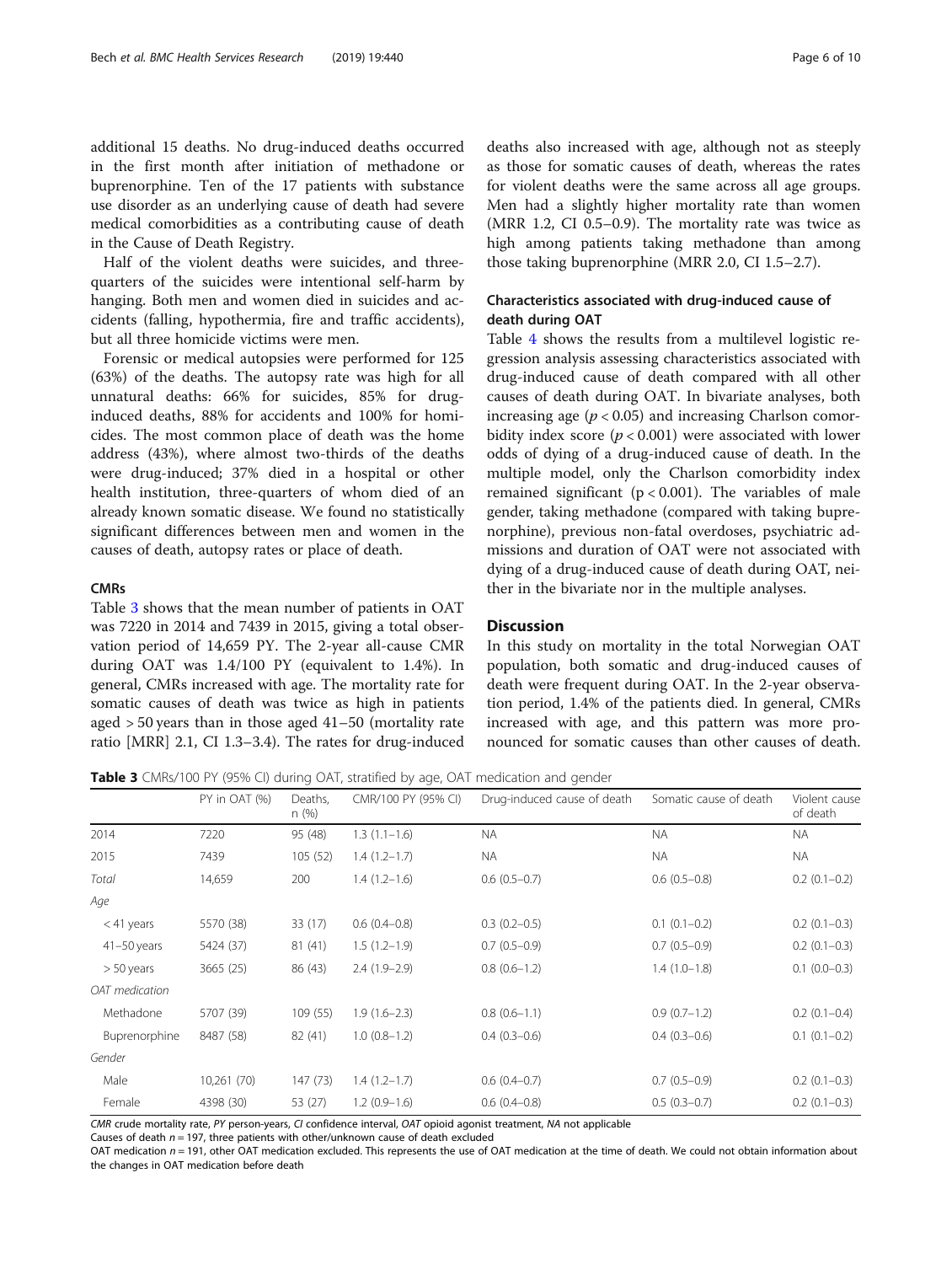<span id="page-6-0"></span>Table 4 Results of multilevel logistic regression analysis for characteristics associated with drug-induced cause of death during OAT<sup>a</sup>

| Characteristics                     | Bivariate models      | Multiple model        |
|-------------------------------------|-----------------------|-----------------------|
|                                     | OR (95% CI)           | OR (95% CI)           |
| Gender                              |                       |                       |
| Men                                 | 1                     | 1                     |
| Women                               | 1.37 (0.70; 2.70)     | 1.59 (0.77; 3.30)     |
| Age                                 | $0.95$ (0.92; 0.99)*  | $0.99$ $(0.95; 1.04)$ |
| OAT medication                      |                       |                       |
| Buprenorphine                       | 1                     | 1                     |
| Methadone                           | 1.24 (0.64; 2.41)     | 1.25 (0.63; 2.48)     |
| Charlson index                      | $0.73$ (0.62; 0.85)** | $0.72$ (0.61; 0.86)** |
| Non-fatal overdoses <sup>b</sup>    |                       |                       |
| No                                  | 1                     | 1                     |
| Yes                                 | $1.60$ (0.83; 3.10)   | 1.72 (0.82; 3.60)     |
| Psychiatric admissions <sup>c</sup> |                       |                       |
| No                                  | 1                     | 1                     |
| Yes                                 | 1.35 (0.70; 2.60)     | $0.91$ $(0.44; 1.88)$ |
| OAT total duration in years         | $0.97$ $(0.90; 1.04)$ | 1.00 (0.92; 1.08)     |

*OAT* opioid agonist treatment. Only complete cases are included,  $N = 181$ .<br>\* $p < 0.05$ . \*\* $p < 0.001$  $*p < 0.05$ ,  $**p < 0.001$ <br>aThe reference cated

 $^{\text{a}}$ The reference category is "Other causes of death"<br><sup>b</sup>Non-fatal overdoses registered in the NPP or in O

Non-fatal overdoses registered in the NPR or in OAT status reports in the last 5 years before death

Psychiatric admissions registered in the NPR in the last 5 years before death

The CMR was also higher in patients taking methadone compared with buprenorphine. In the multiple regression model, we found that increasing somatic comorbidity, as measured by the Charlson comorbidity index, reduced the odds of dying of a drug-induced cause of death compared with other causes of death.

In line with previous Norwegian studies, we found that somatic causes of death among OAT patients predominated [\[8](#page-8-0), [17](#page-8-0)]. Non-communicable diseases such as cancer and COPD take time to develop and are associated with both age and the lifestyle factors prevalent among OAT patients. High rates of pulmonary diseases and increased cancer risk are consistent with previous findings in ageing OAT patients [[27](#page-9-0)–[31](#page-9-0)]. COPD and emphysema are independent risk factors for lung cancers, together with smoking, and predict reduced survival [[32](#page-9-0), [33](#page-9-0)]. Liver cirrhosis and liver cancer due to hepatitis C also contribute substantially to morbidity and mortality among opioid users [\[34\]](#page-9-0); however, despite a high prevalence of hepatitis C among the deceased in our study, only 14 patients died of liver disease. Some of the deaths of somatic origin were probably more directly associated with injecting drug use. Acute bacterial skin and soft tissue infections are common among injecting drug users [[35\]](#page-9-0), and bacteraemia often causes severe focal infections and sepsis. Persisting infections and inflammation caused by continued injecting and skin popping (subcutaneous injecting) are also associated with AA amyloidosis [[36,](#page-9-0) [37\]](#page-9-0). AA amyloidosis was not encountered among heroin users in Norway until 2005 [[37\]](#page-9-0) but is now an emerging issue among the ageing OAT patients. Injection-related health risks other than blood-borne viral infections in OAT patients who continue to use drugs might be an under-researched topic.

Although the overdose risk is reduced during OAT, nevertheless 42% of the patients in our study had a drug-induced cause of death. None of the patients died of an overdose in the first month after initiating OAT. The increased risk of fatal overdose during initiation of methadone may vary according to treatment setting [\[4](#page-8-0), [38\]](#page-9-0). According to Norwegian OAT guidelines, both buprenorphine and methadone should be initiated under monitoring and observation, and inpatient detoxification at the initiation of OAT is common [[19\]](#page-8-0). Methadone was judged to be the main intoxicant in 31 of the 84 drug-induced deaths and, in all except two cases, the patient was taking methadone as the OAT medication. The interpretation of this finding is not straightforward. It is difficult to determine the precise role of OAT medication in fatal overdoses [[39\]](#page-9-0). The instituted dose of methadone may become dangerous because of increasing vulnerability as OAT patients age and comorbidity levels rise. The overdose risk among OAT patients is associated with several factors such as somatic and psychiatric comorbidities, co-prescribing, previous non-fatal overdoses and polydrug use [[40](#page-9-0)–[42](#page-9-0)], which may make it difficult to ascertain the exact cause of death. In addition, the post-mortem examiner is not always informed about the OAT status. Thus, the number of methadone deaths might represent an overestimation, and may in fact have been caused by single or multiple somatic causes in combination with regular prescribed methadone doses.

An all-cause mortality rate of 1.4/100 PY during OAT was the same as found in an earlier Norwegian study [[17\]](#page-8-0), but higher than the rate of 0.93/100 PY found in a systematic review and meta-analysis [\[4](#page-8-0)]. In line with previous studies, CMRs increased with age, and were higher in men and for patients taking methadone compared with buprenorphine  $[2-4, 8]$  $[2-4, 8]$  $[2-4, 8]$  $[2-4, 8]$  $[2-4, 8]$ . Suggested explanations for increased CMRs among patients taking methadone are methadone-induced prolongation of the QTc interval, increasing the risk of ventricular cardiac arrhythmia (torsades de pointes) and "sudden death", ingestion of alcohol and BZD, physical comorbidities and harder-tosupport patients [\[15](#page-8-0), [16](#page-8-0)]. In the Norwegian setting, the difference in CMRs might be explained by a "veteran effect". Until 2001, methadone was the only OAT medication. Patients taking methadone in our study had been treated in OAT for significantly longer than those taking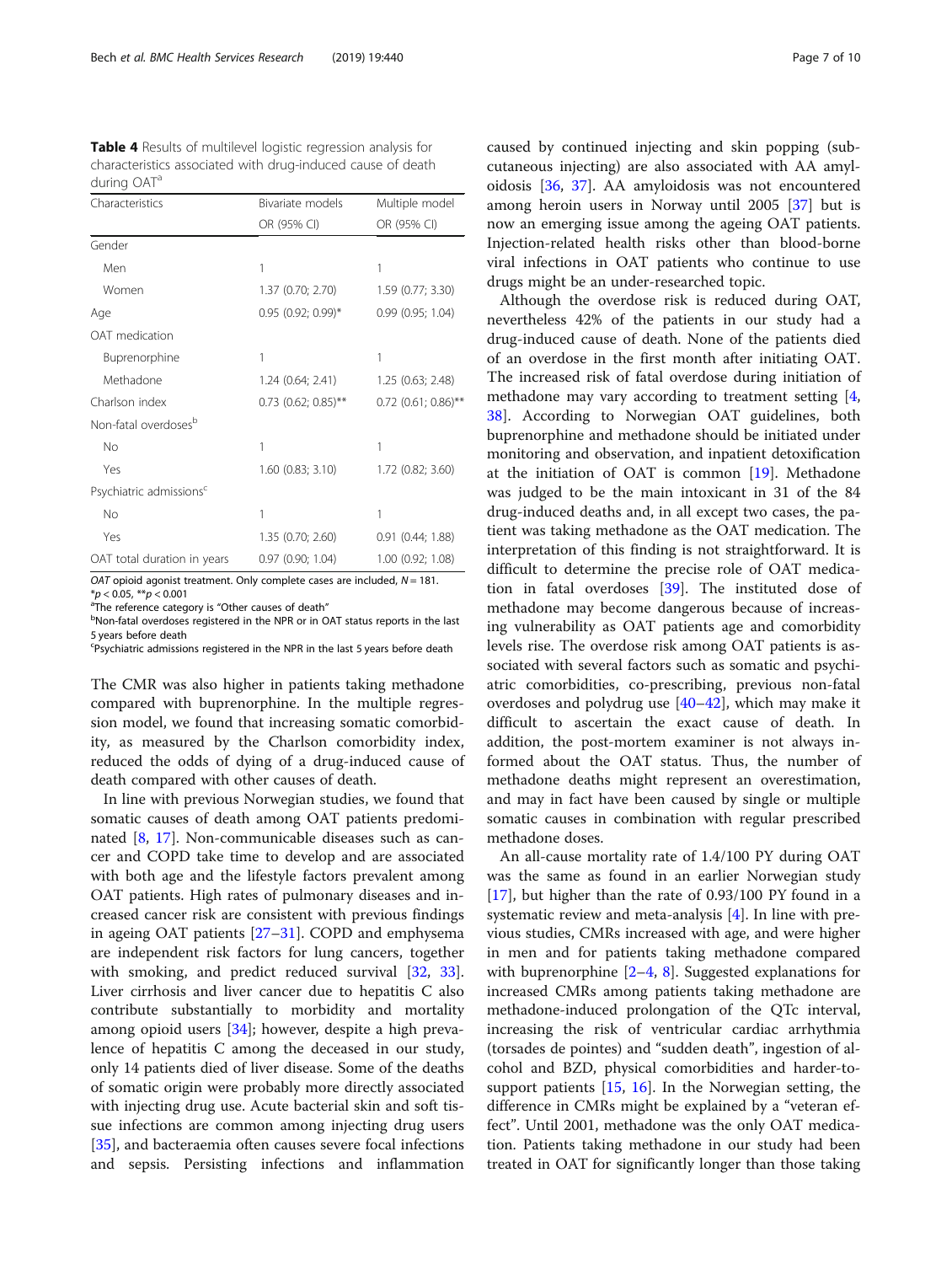buprenorphine, and most likely had a longer drug career. In addition, patients with a severe or terminal disease such as cancer taking buprenorphine are often converted to methadone or other opioids.

In the regression analysis, we found an association between increased somatic morbidity and reduced odds of a drug-induced cause of death. The Charlson comorbidity index was moderately correlated with age, which could be one explanation why age did not remain significant in the multiple model. Multimorbidity (i.e., having two or more chronic diseases) is associated with increased risk of mortality, functional decline, polypharmacy, increased number of hospital admissions and poorer quality of life [[43](#page-9-0)]. Multimorbidity usually increases with age [\[43\]](#page-9-0), but patients in OAT have high rates of chronic diseases across all age groups [\[44](#page-9-0), [45](#page-9-0)]. Several of the patients in our study had multiple severe and potentially fatal medical conditions, and thus several competing disease end-points.

Somewhat surprisingly, given the superior safety profile of buprenorphine, we did not find that taking methadone increased the odds of drug-induced cause of death compared with buprenorphine. The lack of association between the other covariates and drug-induced cause of death could be because the two groups were quite similar, which makes differences less likely to detect. Risk factors not included in the model (e.g., prescription medication, drug use) could be another explanation.

Our findings have several implications. Multimorbidity in OAT patients calls for a broad range of patientoriented and organizational measures, such as improved treatment and follow-up of chronic diseases and multidisciplinary teamwork and co-ordination of care [[43](#page-9-0), [44\]](#page-9-0). The high prevalence of COPD and pulmonary cancer suggests that a stronger focus on tailored tobacco harm-reduction approaches and smoking cessation is important for this patient group, and as early in their lives as possible, to reduce cumulative risk. OAT patients should be offered spirometry and lung image tests [[32,](#page-9-0) [33\]](#page-9-0). Overdose prevention is a multifaceted challenge [[14\]](#page-8-0). Further measures may include improved follow-up after non-fatal overdose, reviewing older patients' methadone dosage in the context of somatic comorbidities (e.g., reduced liver and kidney function) and offering regular electrocardiograms to patients aged > 45 years. Distribution of intranasal naloxone to at-risk populations is also relevant [\[15](#page-8-0), [46](#page-9-0), [47](#page-9-0)].

## Strengths and limitations

The strengths of our study include the use of register data that were combined with information from hospital medical records. This gave in-depth information about the fatalities that were not accessible using register data alone. The national OAT programme is organized within

the public specialist health care service in Norway, and has a monopoly of this treatment modality; thus, we were able to study mortality in a complete, national OAT population. The high rate of forensic or medical autopsy also strengthens the validity of the findings. A valid cause of death was not established in only two patients (1%).

Our study has several limitations. Almost half (47%) of the questionnaires were completed by clinicians other than physicians, who do not always have access to somatic medical records. Thus, we cannot rule out the possibility of information bias. Regarding somatic comorbidity, we have no data on smoking status, but the smoking prevalence among Norwegian OAT patients is high and similar to the 69–94% prevalence reported in earlier studies [[27](#page-9-0), [45](#page-9-0), [48,](#page-9-0) [49](#page-9-0)]. In addition, the number of non-fatal overdoses is probably under-estimated, because most overdoses in Norway are attended by the ambulance service only. A higher number of participants would have allowed for more variables in the regression analysis. We did not have information on the changes in variables that can vary over time, such as prescription of BZD, psychotropic medications and changes in OAT medication before death. The broad categories of prescribed medication (at least one prescription of benzodiazepine and psychotropic medication in the year before death) limited their use as covariates in the regression analyses.

## **Conclusions**

In this study on mortality among patients in the Norwegian OAT programme, both somatic and drug-induced causes of death were common during OAT. AA amyloidosis is an emerging issue. As expected, CMRs increased with age, and this increase was steeper for somatic causes than for other causes of death. CMRs were also higher in men and in patients taking methadone. Increasing somatic comorbidity reduced the odds of a drug-induced cause of death. Both improved treatment and follow-up of chronic diseases, especially in patients aged > 40 years, and continuous measures to reduce drug-induced deaths appear to be essential to reduce future morbidity and mortality burdens in this population.

#### Abbreviations

AA: Amyloid A; AIDS: Acquired immune deficiency syndrome; BZD: Benzodiazepines; CI: Confidence interval; CMR: Crude mortality rate; COPD: Chronic obstructive respiratory disease; GP: General Practitioner; HIV: Human immune deficiency virus; ICD-10: International Classification of Diseases, 10th edition; MRR: Mortality rate ratio; NPR: Norwegian Patient Registry; OAT: Opioid agonist treatment; OR: Odds ratio; OUD: Opioid use disorder; PY: Person-years; SD: Standard deviation

#### Acknowledgements

We thank Magne Thoresen, Oslo Centre for Biostatistics and Epidemiology, University of Oslo for statistical advice, and colleagues for support. We also thank all participating hospital trusts for their assistance with data collection: University Hospital of North Norway, Nordland Hospital Trust, Nord-Trøndelag Hospital Trust, St. Olav's Hospital-Trondheim University Hospital,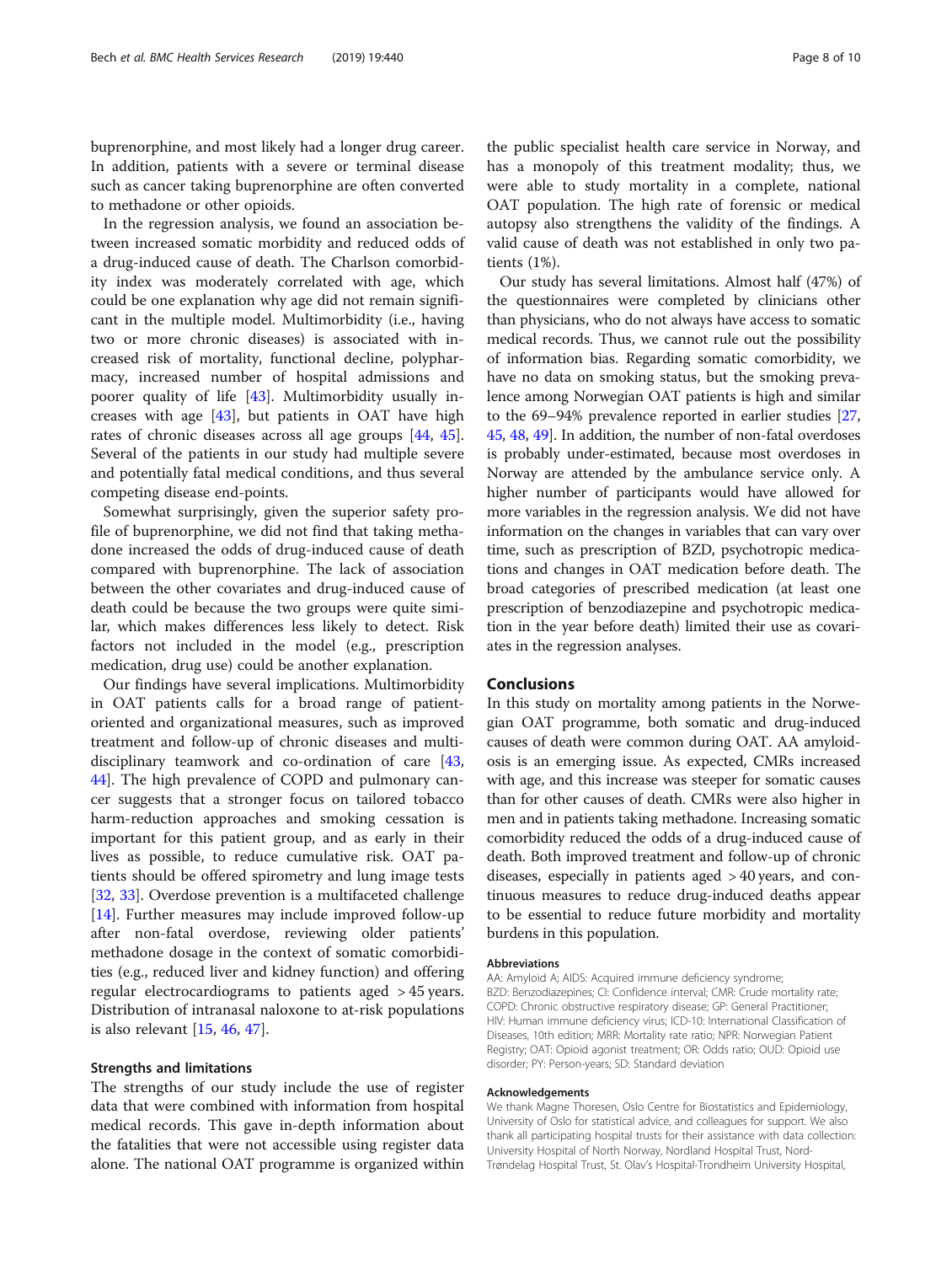<span id="page-8-0"></span>Møre og Romsdal Hospital Trust, Førde Hospital Trust, Bergen Hospital Trust, Stavanger Hospital Trust, Fonna Hospital Trust, Telemark Hospital Trust, Sørlandet Hospital Trust, Vestfold Hospital Trust, Vestre Viken Hospital Trust, Akershus University Hospital, Oslo University Hospital, Innlandet Hospital Trust, Østfold Hospital Trust and Lovisenberg Diaconal Hospital.

#### Authors' contributions

ABB participated in the detail planning of the study, collected the data, conducted the analysis together with and under supervision of IS and TC, and drafted, wrote and revised the manuscript. TC took part in the planning and designing of the study, was co-supervisor, consecutively commented on data analysis and revised the manuscript. HW took part in the original planning of the study and revised the manuscript. JBS has performed statistical analyses including multilevel logistic regression model, contributed with interpretation and description of results and critical input to the manuscript. IS was project leader and main supervisor, planned and designed the study and took part in the writing and revision of the manuscript. All authors read and approved the final manuscript.

#### Funding

The study was funded by Innlandet Hospital Trust (grant no. 150351). The funder had no involvement in the design of the study or in the collection, analysis and interpretation of data or in the writing of the manuscript.

#### Availability of data and materials

The dataset generated and analysed during the current study is not publicly available to protect the privacy of participants but it is available from the corresponding author on reasonable request.

#### Ethics approval and consent to participate

This study was approved by the Regional Committee for Medical and Research Ethics South-East (Case number 2016/1204), the Cause of Death Registry (Norwegian Institute of Public Health), the Norwegian Patient Registry (Norwegian Directorate of Health) and the participating hospital trusts, including data protection officials.

#### Consent for publication

Not applicable.

#### Competing interests

The authors declare that they have no competing interests.

#### Author details

<sup>1</sup>National Advisory Unit on Concurrent Substance Abuse and Mental Health Disorders, Innlandet Hospital Trust, Department of Mental Health, P.O. Box 104, N-2381 Brumunddal, Norway. <sup>2</sup>Norwegian Centre for Addiction Research (SERAF), Institute of Clinical Medicine, Oslo University, P.O. Box 1171, Blindern, N-0318 Oslo, Norway. <sup>3</sup>National Advisory Unit on Substance Use Disorder Treatment, Oslo University Hospital, Sognsvannsveien 21, Bygg 6, P.O. Box 4959 Nydalen, N-0424 Oslo, Norway. <sup>4</sup>Institute of Clinical Medicine, Campus Ahus, Oslo University, P.O. Box 1171, Blindern, N-0318 Oslo, Norway. <sup>5</sup>Health Services Research Unit, Akershus University Hospital, P.O. Box 1000, N-1478 Lørenskog, Norway. <sup>6</sup>Regional Psychiatric Centre Gjøvik, Innlandet Hospital Trust, Kyrre Grepps gate 11, N-2819 Gjøvik, Norway.

## Received: 27 April 2019 Accepted: 19 June 2019 Published online: 02 July 2019

#### References

- 1. World Health Organization. Guidelines for the psychosocially assisted pharmacological treatment of opioid dependence. 2009. [http://www.who.](http://www.who.int/substance_abuse/activities/treatment_opioid_dependence/en/) [int/substance\\_abuse/activities/treatment\\_opioid\\_dependence/en/.](http://www.who.int/substance_abuse/activities/treatment_opioid_dependence/en/) Accessed 10 April 2019.
- 2. Degenhardt L, Bucello C, Mathers B, Briegleb C, Ali H, Hickman M, et al. Mortality among regular or dependent users of heroin and other opioids: a systematic review and meta-analysis of cohort studies. Addiction. 2011; 106(1):32–51.
- 3. Sordo L, Barrio G, Bravo MJ, Indave BI, Degenhardt L, Wiessing L, et al. Mortality risk during and after opioid substitution treatment: systematic review and meta-analysis of cohort studies. BMJ. 2017;357:j1550.
- 4. Ma J, Bao YP, Wang RJ, Su MF, Liu MX, Li JQ, et al. Effects of medicationassisted treatment on mortality among opioids users: a systematic review and meta-analysis. Mol Psychiatry. 2018. [https://doi.org/10.1038/s41380-018-](https://doi.org/10.1038/s41380-018-0094-5) [0094-5.](https://doi.org/10.1038/s41380-018-0094-5)
- 5. Bukten A, Skurtveit S, Gossop M, Waal H, Stangeland P, Havnes I, et al. Engagement with opioid maintenance treatment and reductions in crime: a longitudinal national cohort study. Addiction. 2012;107(2):393–9.
- Skeie I, Brekke M, Lindbaek M, Waal H. Somatic health among heroin addicts before and during opioid maintenance treatment: a retrospective cohort study. BMC Public Health. 2008;8(1).
- 7. Skeie I, Brekke M, Gossop M, Lindbaek M, Reinertsen E, Thoresen M, et al. Changes in somatic disease incidents during opioid maintenance treatment: results from a Norwegian cohort study. BMJ Open. 2011. [https://doi.org/10.](https://doi.org/10.1136/bmjopen-2011-000130) [1136/bmjopen-2011-000130](https://doi.org/10.1136/bmjopen-2011-000130).
- 8. Clausen T, Waal H, Thoresen M, Gossop M. Mortality among opiate users: opioid maintenance therapy, age and causes of death. Addiction. 2009; 104(8):1356–62.
- 9. Mattick RP, Breen C, Kimber J, Davoli M. Buprenorphine maintenance versus placebo or methadone maintenance for opioid dependence. Cochrane Database Syst Rev. (2014, 2):Cd002207. [https://doi.org/10.1002/14651858.](https://doi.org/10.1002/14651858.CD002207.pub4) [CD002207.pub4.](https://doi.org/10.1002/14651858.CD002207.pub4)
- 10. European monitoring Centre for Drugs and Drug Addiction. Treatment and care for older drug users. Luxembourg: European monitoring Centre for Drugs and Drug Addiction; 2010. Available from: [http://www.emcdda.](http://www.emcdda.europa.eu/system/files/publications/580/EMCDDA_SI10_Ageing_242756.pdf) [europa.eu/system/files/publications/580/EMCDDA\\_SI10\\_Ageing\\_242756.pdf.](http://www.emcdda.europa.eu/system/files/publications/580/EMCDDA_SI10_Ageing_242756.pdf) Accessed 10 September 2018.
- 11. Han B, Polydorou S, Ferris R, Blaum CS, Ross S, McNeely J. Demographic trends of adults in new York City opioid treatment programs-an aging population. Subst Use Misuse. 2015;50(13):1660–7.
- 12. European Monitoring Centre for Drugs and Drug Addiction. Statistical bulletin. EMCDDA. 2017. [http://www.emcdda.europa.eu/data/stats2017/tdi\\_](http://www.emcdda.europa.eu/data/stats2017/tdi_en) [en.](http://www.emcdda.europa.eu/data/stats2017/tdi_en) Accessed 25 October 2018.
- 13. Waal H, Bussesund K, Clausen T, Lillevold P, Skeie I. LAR Statusrapport 2017. LAR 20 år. Status, vurderinger og perspektiver. (Annual report 2017. OMT 20 years. Status, considerations and perspectives): University of Oslo, Oslo University Hospital 2018. Available from: [https://www.med.uio.no/klinmed/](https://www.med.uio.no/klinmed/forskning/sentre/seraf/publikasjoner/rapporter/2018/seraf-rapport-nr-3-2018-statusrapport-2017.pdf) [forskning/sentre/seraf/publikasjoner/rapporter/2018/seraf-rapport-nr-3-2018](https://www.med.uio.no/klinmed/forskning/sentre/seraf/publikasjoner/rapporter/2018/seraf-rapport-nr-3-2018-statusrapport-2017.pdf) [statusrapport-2017.pdf.](https://www.med.uio.no/klinmed/forskning/sentre/seraf/publikasjoner/rapporter/2018/seraf-rapport-nr-3-2018-statusrapport-2017.pdf) Accessed 26 Aug 2018.
- 14. European Monitoring Centre for Drugs and Drug Addiction. Mortality among drug users in Europe: new and old challenges for public health. In: EMCDDA papers. EMCDDA. Luxembourg; 2015. [http://www.emcdda.europa.eu/system/](http://www.emcdda.europa.eu/system/files/publications/961/TDAU14010ENN.pdf) [files/publications/961/TDAU14010ENN.pdf.](http://www.emcdda.europa.eu/system/files/publications/961/TDAU14010ENN.pdf) Accessed 26 Aug 2018.
- 15. Pierce M, Millar T, Robertson JR, Bird SM. Ageing opioid users' increased risk of methadone-specific death in the UK. Int J Drug Policy. 2018;55:121–7.
- 16. Gao L, Dimitropoulou P, Robertson JR, McTaggart S, Bennie M, Bird SM. Riskfactors for methadone-specific deaths in Scotland's methadone-prescription clients between 2009 and 2013. Drug Alcohol Depend. 2016;167:214–23.
- 17. Clausen T, Anchersen K, Waal H. Mortality prior to, during and after opioid maintenance treatment (OMT): a national prospective cross-registry study. Drug Alcohol Depend. 2008;94(1–3):151–7.
- 18. LAR-forskriften. Forskrift om legemiddelassistert rehabilitering (Regulations concerning opioid maintenance treatment) 2009. Available from: [http://](http://lovdata.no/forskrift/2009-12-18-1641) [lovdata.no/forskrift/2009-12-18-1641](http://lovdata.no/forskrift/2009-12-18-1641). Accessed 10 April 2019.
- 19. Helsedirektoratet (Norwegian Directorate of Health). Nasjonal retningslinje for legemiddelassistert rehabilitering ved opioidavhengighet (National guidelines on opioid maintenance treatment ). Helsedirektoratet (Norwegian Directorate of Health), Oslo 2010. [http://www.helsedirektoratet.](http://www.helsedirektoratet.no/publikasjoner/nasjonal-retningslinje-for-legemiddelassistert-rehabilitering-ved-opioidavhengighet/Sider/default.aspx) [no/publikasjoner/nasjonal-retningslinje-for-legemiddelassistert-rehabilitering](http://www.helsedirektoratet.no/publikasjoner/nasjonal-retningslinje-for-legemiddelassistert-rehabilitering-ved-opioidavhengighet/Sider/default.aspx)[ved-opioidavhengighet/Sider/default.aspx.](http://www.helsedirektoratet.no/publikasjoner/nasjonal-retningslinje-for-legemiddelassistert-rehabilitering-ved-opioidavhengighet/Sider/default.aspx) Accessed 10 April 2019.
- 20. Folkehelseinstituttet (Norwegian Institute on Public Health). Dødsårsaksstatistikk (Cause of death statistics). Folkehelseinstituttet (Norwegian Institute of Public Health). 2010. [https://www.fhi.no/en/hn/](https://www.fhi.no/en/hn/health-registries/cause-of-death-registry/cause-of-death-registry-/) [health-registries/cause-of-death-registry/cause-of-death-registry-/](https://www.fhi.no/en/hn/health-registries/cause-of-death-registry/cause-of-death-registry-/). Accessed 1 April 2019.
- 21. World Health Organization. International statistical classifications of diseases and related health problems 10th revisions (ICD-10): WHO; 2016. Available from: [https://icd.who.int/browse10/2016/en.](https://icd.who.int/browse10/2016/en) Accessed 19 April 2019.
- 22. European Monitoring Centre for Drugs and Drug Addiction. Drug-related deaths (DRD) standard protocol, version 3.2 2009. EMCDDA, Lisbon. 2009. <http://www.emcdda.europa.eu/html.cfm/index107404EN.html>. Accessed 14 Jan 2019.